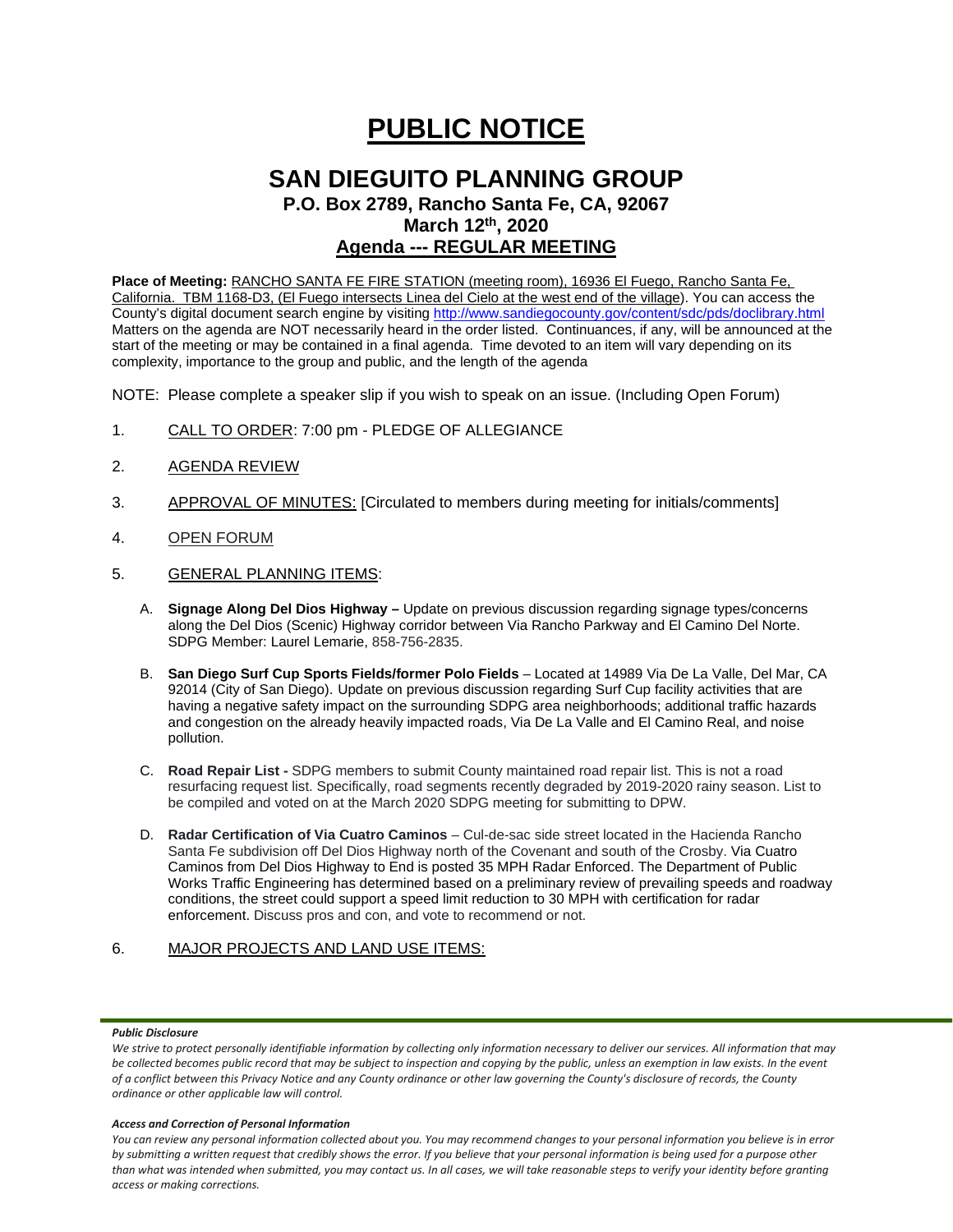- A. **PDS2018-VAC-18-003 Vacation - Open Space**. 4.66 acre lot with an existing residence at 20445 Fortuna del Sur, Elfin Forest, CA 92029, APN: 679-090-19, closest cross street: Seaquest Trail. Owner: Todd Frank, 760-822-4360; Applicant's Representative: Rob Russell (Accurate Land Survey), 619-445-0110; County PDS Planner: Nicolas Gustafson, 858-495-5351; SDPG Member: Doug Dill, 760-420-7909. *Continue to March 2020 SDPG Meeting*
- B. **PDS2019-TPM-21275 Tentative Parcel Map (Lot Split)**. Project proposes to divide a 4.7 acre parcel into two parcels. One parcel will contain the exist house. Located at 17474 Via de Fortuna, RSF, CA 92067, closest cross street: Los Morros; APN: 266-091-21-00. Owner: Jodi Bible, 858-481-1295; PDS Planner: David Cook directly, 858-505-6429; SDPG Member: Beth Nelson, 858-353-5773. *Continue to March 2020 SDPG Meeting*
- **C. PDS219-VAR-19-022 SDG&E Reliability Switch Change-Out Noise Variance** Courtesy notification from PDS concerning SDG&E to perform trenching, cable pulling, retaining wall construction, setting an above ground facility at the intersection of El Montevideo and Paseo Delicias in Rancho Santa Fe Village, near APN: 265-213-20 -00. All work to be done during normal daylight hours with the exception of removal of subsurface switch from manhole, cable pulling and underground connections. SDG&E Contact: Steve Bancroft, 619-517-5564; PDS Planner: Souphalak Sakdarak, 858-495-5214. No action required of SDPG**.** *Continue to March 2020 SDPG Meeting*
- D. **PDS2019-AD-19-029 Cheval Small Winery Admin Permit.** Re-classify existing boutique winery to "Small Winery" per County Section 7050 for growing, crushing, fermenting, bottling and storage of wine for on-site sales, promotion and events. Located in Eden Valley at 2919 Hill Valley Drive, Escondido, 92029; APN: 232- 491-02-00. Applicant: Donna Kaufman, 760-690-6617; County Planner, Souphalak Sakdarak, 858-495- 5214; SDPG Member: Susan Williams, 760-212-3280. *Continue to March 2020 SDPG Meeting*
- E. **RSF Village Wooley Plaza Site Plan Wavier** Proposed interior and exterior changes to an existing commercial complex, landscaping, lighting, repainting and new windows; located at 6024 Paseo Delicias (Block C), Rancho Santa Fe, CA, APN: 266-283-0600. Rancho Santa Fe Association approved the changes on July 18, 2019. Applicant: Zeke Wooley, 858-597-6011; Contact: Tim Seaman (Champion Permits), 619- 993-8846; PDS Planner: AJ Morales, 858-694-3036.
- F. **PDS2020-ER-20-08-003/PDS2016-LDGRMJ-30097 Habitat Loss Permit** Hidden Canyon Grading Project, three residential lot subdivision, involves the excavation of 6,034 cubic yards, fill 102,425 cubic yards and the import of 96,391 cubic yards of material. Located off Rancho Summit Drive, east of the City of Encinitas, south of the City of San Marcos, north of Rancho Santa Fe, APN: 223-081-50,223-081-49, 223- 081-48. Comments due 4:00 pm, March 23, 2020. Applicant: David Resnick, Boulder, Colorado; PDS Planner: Jenna Roady, 858-495-5437.
- G. **PDS202-STP-20-004/ER-20-08-004 Gemmell Matthes Residence** Proposed single-family residence to be built on vacant lot with evidence of previous (burnt down) home. Lot has split zoning (RR + S80). A percentage of the proposed new home, three parking spaces and portions of a proposed seepage pit falls into the SS80 zone. Parcel located at 20043 2<sup>nd</sup> Place, Del Dios, CA 92029 (Nearest cross street – Kalmia Lane), APN: 270-087-07-00. Applicant Contact: Nico Wallace, 858-414-1290; PDS Planner: Hunter McDonald, 858-495-5330; SDPG Member: Nicholas Christenfeld, 760-503-4214.

## 7. ADMINISTRATIVE MATTERS:

- **A.** Community Reports<br>**B.** Consideration and co
- **B.** Consideration and comments on circulation mail
- **C.** Future agenda items and planning<br>**D.** Prospective & returning Planning G
- Prospective & returning Planning Group members:

## *Public Disclosure*

## *Access and Correction of Personal Information*

*You can review any personal information collected about you. You may recommend changes to your personal information you believe is in error by submitting a written request that credibly shows the error. If you believe that your personal information is being used for a purpose other than what was intended when submitted, you may contact us. In all cases, we will take reasonable steps to verify your identity before granting access or making corrections.*

We strive to protect personally identifiable information by collecting only information necessary to deliver our services. All information that may *be collected becomes public record that may be subject to inspection and copying by the public, unless an exemption in law exists. In the event of a conflict between this Privacy Notice and any County ordinance or other law governing the County's disclosure of records, the County ordinance or other applicable law will control.*